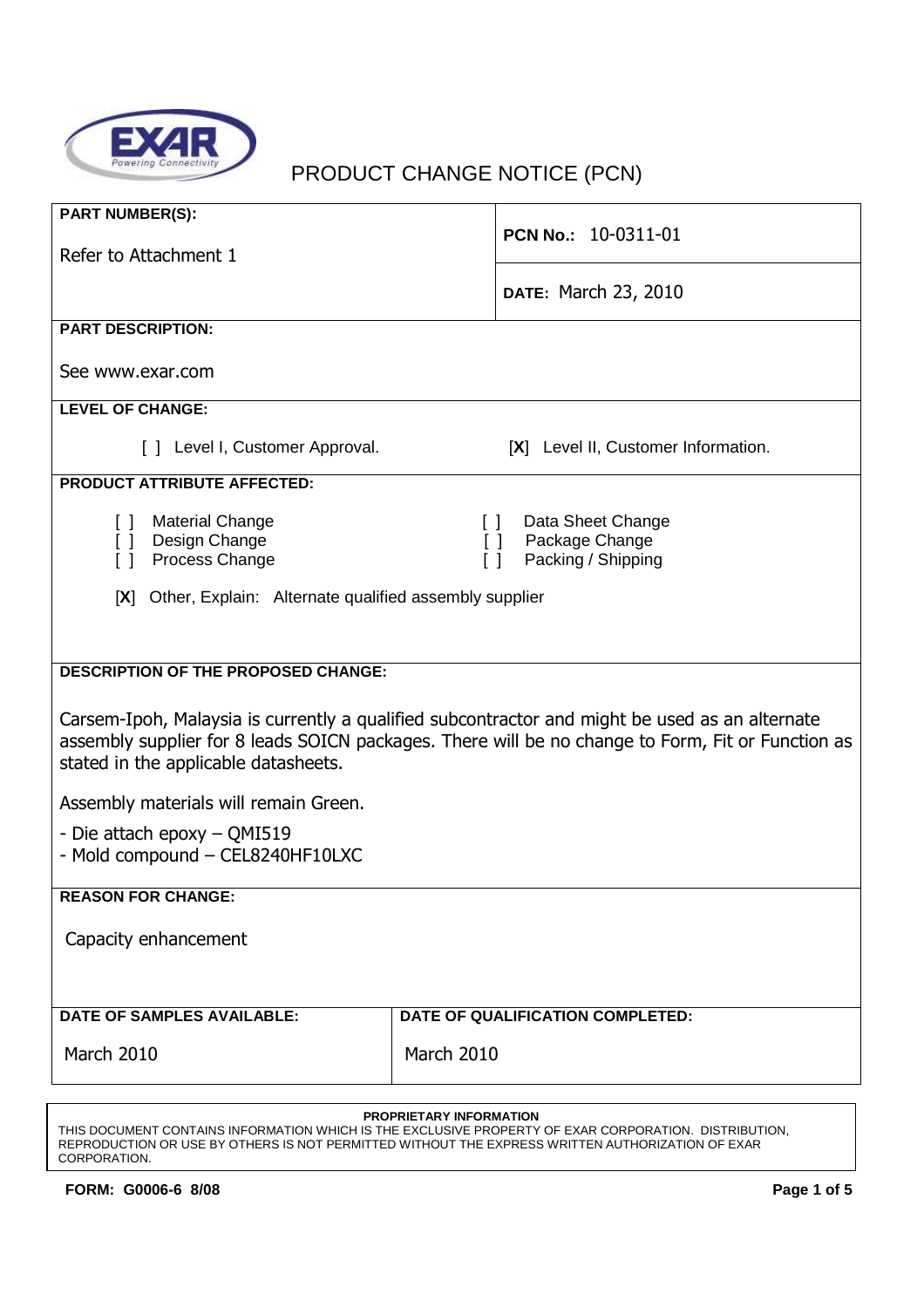

| <b>ESTIMATED CHANGE DATE OR DATE</b><br>CODE: | <b>SUPPORTING DATA:</b>                         |  |  |  |
|-----------------------------------------------|-------------------------------------------------|--|--|--|
| May 2010                                      | <b>Reliability Qualification</b>                |  |  |  |
| <b>STANDARD DISTRIBUTION</b><br>[X]           | <b>CUSTOM DISTRIBUTION</b><br>$\lceil$ $\rceil$ |  |  |  |
|                                               |                                                 |  |  |  |
| PERSON TO CONTACT WITH QUESTIONS:             |                                                 |  |  |  |
| <b>LISA BEDARD</b>                            |                                                 |  |  |  |
| Exar Corporation<br>1 Holiday Avenue          |                                                 |  |  |  |
| West Tower, Suite 450                         |                                                 |  |  |  |
| Pointe-Claire, Quebec H9R 5N3                 |                                                 |  |  |  |
| Tel: (514) 429-1010 ext 210                   |                                                 |  |  |  |
| Fax: (514) 695-2548                           |                                                 |  |  |  |
| lisa.bedard@exar.com                          |                                                 |  |  |  |
| Please acknowledge receipt of this PCN.       |                                                 |  |  |  |
| Acknowledged:                                 |                                                 |  |  |  |
|                                               |                                                 |  |  |  |
| Signature                                     |                                                 |  |  |  |
|                                               |                                                 |  |  |  |
| <b>Printed Name</b>                           |                                                 |  |  |  |
|                                               |                                                 |  |  |  |
| Company                                       |                                                 |  |  |  |
|                                               |                                                 |  |  |  |
| <b>Title</b>                                  |                                                 |  |  |  |
|                                               |                                                 |  |  |  |
| <b>Date</b>                                   |                                                 |  |  |  |
|                                               |                                                 |  |  |  |
|                                               |                                                 |  |  |  |
|                                               |                                                 |  |  |  |
| <b>PROPRIETARY INFORMATION</b>                |                                                 |  |  |  |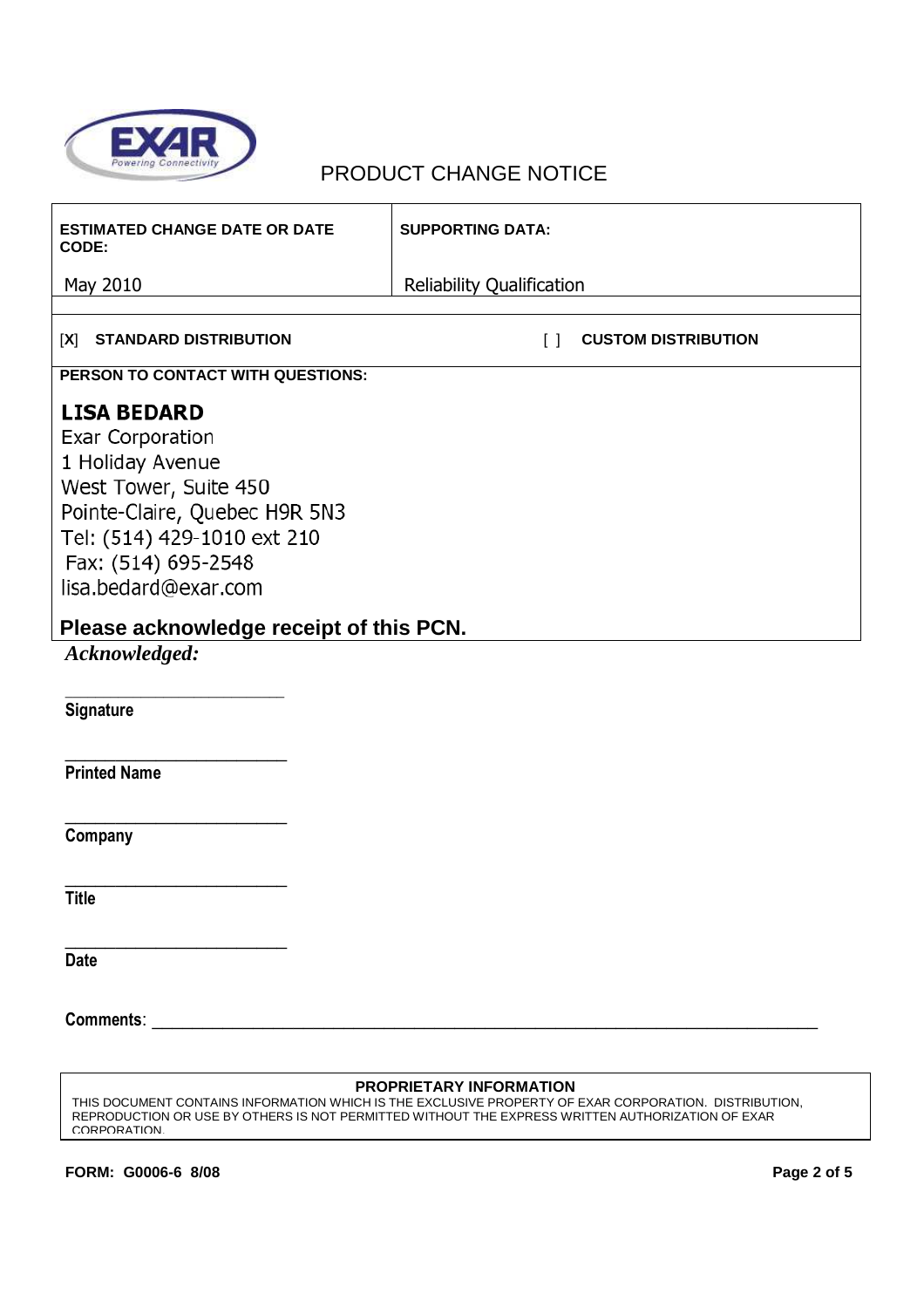

**ATTACHMENT A** 

| <b>EXAR PRODUCT</b> | <b>PACKAGE</b>     | <b>EXAR PRODUCT</b> | <b>PACKAGE</b> |
|---------------------|--------------------|---------------------|----------------|
| SP485RCN-L          | NSOIC8             | LP2951CS-L-3-3/TR   | NSOIC8         |
| SP485RCN-L/TR       | NSOIC8             | SP706RCN-L          | NSOIC8         |
| SP485REN-L          | NSOIC8             | SP706RCN-L/TR       | NSOIC8         |
| SP485REN-L/TR       | NSOIC8             | SP706REN-L          | NSOIC8         |
| SP690SCN-L          | NSOIC8             | SP706REN-L/TR       | NSOIC8         |
| SP690SCN-L/TR       | NSOIC8             | SP706SCN-L          | NSOIC8         |
| SP690SEN-L          | NSOIC8             | SP706SCN-L/TR       | NSOIC8         |
| SP690SEN-L/TR       | NSOIC <sub>8</sub> | SP706SEN-L          | NSOIC8         |
| SP690TCN-L          | NSOIC8             | SP706SEN-L/TR       | NSOIC8         |
| SP690TCN-L/TR       | NSOIC8             | SP706TCN-L          | NSOIC8         |
| SP690TEN-L          | NSOIC8             | SP706TCN-L/TR       | NSOIC8         |
| SP690TEN-L/TR       | NSOIC8             | SP706TEN-L          | NSOIC8         |
| SP690ACN-L          | NSOIC8             | SP706TEN-L/TR       | NSOIC8         |
| SP690ACN-L/TR       | NSOIC8             | SP708REN-L          | NSOIC8         |
| SP690AEN-L          | NSOIC8             | SP708REN-L/TR       | NSOIC8         |
| SP690AEN-L/TR       | NSOIC8             | SP708SCN-L          | NSOIC8         |
| <b>SP6660EN-L</b>   | NSOIC8             | SP708SCN-L/TR       | NSOIC8         |
| SP6660EN-L/TR       | NSOIC8             | SP708SEN-L          | NSOIC8         |
| SP707CN-L           | NSOIC8             | SP708SEN-L/TR       | NSOIC8         |
| SP707CN-L/TR        | NSOIC8             | SP708TEN-L          | NSOIC8         |
| SP707EN-L           | NSOIC8             | SP708TEN-L/TR       | NSOIC8         |
| SP707EN-L/TR        | NSOIC8             | SP6121CN-L          | NSOIC8         |
| SP708CN-L           | NSOIC8             | SP6121CN-L/TR       | NSOIC8         |
| SP708CN-L/TR        | NSOIC8             | SP6661EN-L          | NSOIC8         |
| SP708EN-L           | NSOIC8             | SP6661EN-L/TR       | NSOIC8         |
| SP708EN-L/TR        | NSOIC8             | SPX1431S-L          | NSOIC8         |
| <b>SP483CN-L</b>    | NSOIC8             | SPX1431S-L/TR       | NSOIC8         |
| SP483CN-L/TR        | NSOIC8             | SPX2951ACS-L-5-0    | NSOIC8         |
| SP483ECN-L          | NSOIC8             | SPX2951ACS-L-5-0/TR | NSOIC8         |
| SP483ECN-L/TR       | NSOIC8             | SPX2954AS-L-5-0     | NSOIC8         |
| SP483EEN-L          | NSOIC8             | SPX2954AS-L-5-0/TR  | NSOIC8         |
| SP483EEN-L/TR       | NSOIC8             | SPX2954S-L-5-0      | NSOIC8         |
| SP483EN-L           | NSOIC8             | SPX2954S-L-5-0/TR   | NSOIC8         |
| SP483EN-L/TR        | NSOIC8             | SPX2954S-L-3-3      | NSOIC8         |
| LP2951CS-L-5-0      | NSOIC8             | SPX2954S-L-3-3/TR   | NSOIC8         |
| LP2951CS-L-5-0/TR   | NSOIC8             | SP6123CN-L          | NSOIC8         |
| LP2951CS-L-3-3      | NSOIC8             | SP6123CN-L/TR       | NSOIC8         |

#### **PROPRIETARY INFORMATION**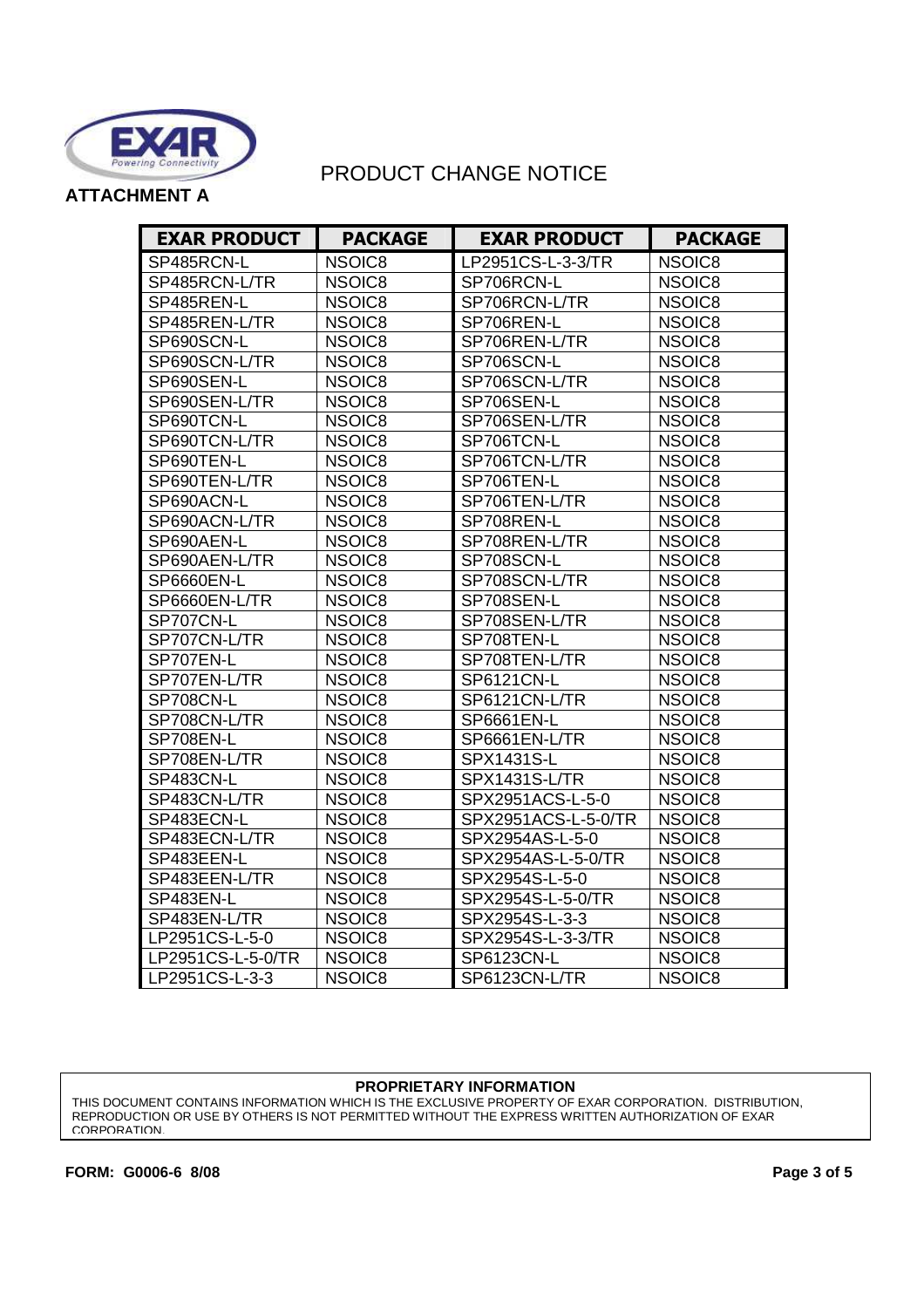

### **ATTACHMENT A (CON'T)**

| <b>EXAR PRODUCT</b> | <b>PACKAGE</b> | <b>EXAR PRODUCT</b> | <b>PACKAGE</b> |
|---------------------|----------------|---------------------|----------------|
| SP6123ACN-L         | NSOIC8         | SP3088EEN-L         | NSOIC8         |
| SP6123ACN-L/TR      | NSOIC8         | SP3088EEN-L/TR      | NSOIC8         |
| SPX385AS-L-1-2      | NSOIC8         | SP3088EMN-L         | NSOIC8         |
| SPX385AS-L-1-2/TR   | NSOIC8         | SP3088EMN-L/TR      | NSOIC8         |
| SP3071EEN-L         | NSOIC8         | SP4082EEN-L         | NSOIC8         |
| SP3071EEN-L/TR      | NSOIC8         | SP4082EEN-L/TR      | NSOIC8         |
| SP3071EMN-L         | NSOIC8         | SP7656EN2-L         | NSOIC8         |
| SP3071EMN-L/TR      | NSOIC8         | SP7656EN2-L/TR      | NSOIC8         |
| SP3074EEN-L         | NSOIC8         | SP3485CN-L          | NSOIC8         |
| SP3074EEN-L/TR      | NSOIC8         | SP3485CN-L/TR       | NSOIC8         |
| SP3077EEN-L         | NSOIC8         | SP3485EN-L          | NSOIC8         |
| SP3077EEN-L/TR      | NSOIC8         | SP3485EN-L/TR       | NSOIC8         |
| SP3074EMN-L         | NSOIC8         | SP3483CN-L          | NSOIC8         |
| SP3074EMN-L/TR      | NSOIC8         | SP3483CN-L/TR       | NSOIC8         |
| SP3077EMN-L         | NSOIC8         | SP3483EN-L          | NSOIC8         |
| SP3077EMN-L/TR      | NSOIC8         | SP3483EN-L/TR       | NSOIC8         |
| SP3075EMN-L         | NSOIC8         | SP3490CN-L          | NSOIC8         |
| SP3075EMN-L/TR      | NSOIC8         | SP3490CN-L/TR       | NSOIC8         |
| SP3072EEN-L         | NSOIC8         | <b>SP3490EN-L</b>   | NSOIC8         |
| SP3072EEN-L/TR      | NSOIC8         | SP3490EN-L/TR       | NSOIC8         |
| SP3072EMN-L         | NSOIC8         | SP3494CN-L          | NSOIC8         |
| SP3072EMN-L/TR      | NSOIC8         | SP3494CN-L/TR       | NSOIC8         |
| SP3084EEN-L/TR      | NSOIC8         | SP3494EN-L          | NSOIC8         |
| SP3084EMN-L         | NSOIC8         | SP3494EN-L/TR       | NSOIC8         |
| SP3084EMN-L/TR      | NSOIC8         | SP1481ECN-L         | NSOIC8         |
| SP3087EEN-L         | NSOIC8         | SP1481ECN-L/TR      | NSOIC8         |
| SP3087EEN-L/TR      | NSOIC8         | SP481ECN-L          | NSOIC8         |
| SP3087EMN-L         | NSOIC8         | SP481ECN-L/TR       | NSOIC8         |
| SP3087EMN-L/TR      | NSOIC8         | SP481EEN-L          | NSOIC8         |
| SP3082EEN-L         | NSOIC8         | SP481EEN-L/TR       | NSOIC8         |
| SP3082EEN-L/TR      | NSOIC8         | SP1485ECN-L         | NSOIC8         |
| SP3082EMN-L         | NSOIC8         | SP1485ECN-L/TR      | NSOIC8         |
| SP3082EMN-L/TR      | NSOIC8         | SP1485EEN-L         | NSOIC8         |
| SP3085EEN-L         | NSOIC8         | SP1485EEN-L/TR      | NSOIC8         |
| SP3085EEN-L/TR      | NSOIC8         | SP1485EMN-L         | NSOIC8         |
| SP3085EMN-L         | NSOIC8         | SP1485EMN-L/TR      | NSOIC8         |
| SP3085EMN-L/TR      | NSOIC8         | <b>SP485CN-L</b>    | NSOIC8         |

#### **PROPRIETARY INFORMATION**